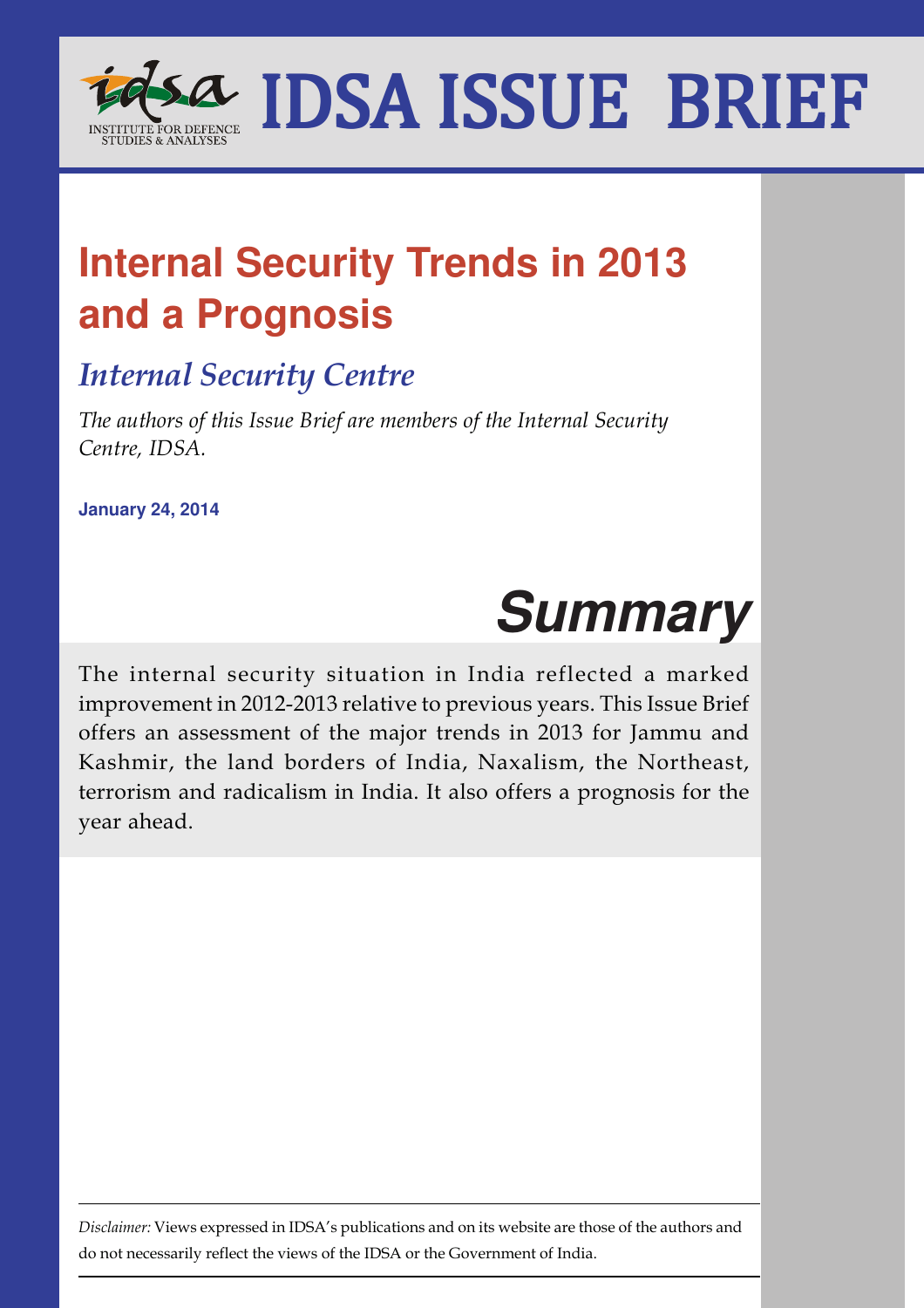The internal security situation in India reflected a marked improvement in 2012-2013 relative to previous years according to the Ministry of Home Affairs report.<sup>1</sup> Infiltration in Kashmir decreased, terrorism in the hinterland was kept under control, the levels of violence in the Naxal affected states showed a decline, and the Northeast of India, while witnessing communal violence, and inflicted by several armed groups, remained by and large peaceful. Steps were taken to strengthen the internal security institutional apparatuses like the National Investigation Agency (NIA), the Multi Agency Centre (MAC), and a Combating Financing Terrorism Cell (CFC) within the MHA established in 2012. With regard to border management, the fencing of the Indo-Bangladesh and Indo-Pakistan border, floodlighting of the borders as well as establishment of several new Integrated Check Posts (ICPs) were a priority for the Department of Border Management along with road-building along the India-China and India-Nepal borders.

However, certain major challenges remained as in seen from the trend analysis of 2013. The Kashmir valley continued to remain violence prone, Naxalism remained active in the affected areas, the armed groups in the Northeast did not disarm, and communal tensions and terror strikes in vulnerable areas continued. The porous international land borders also continued to suffer from illegal infiltration and arms transfers.

This Internal Security *Issue Brief* offers an assessment of the major trends in 2013 for Jammu and Kashmir, the land borders of India, Naxalism, the Northeast, terrorism and radicalism in India. It also offers a prognosis for the year ahead.

## **Jammu and Kashmir S. K. Sharma Trends in 2013**

The situation in Jammu and Kashmir (J and K), as of now, is calm. But this calm could always prove deceptive. Right now, there are no agitations, no stone pelting, and no large scale strikes/demonstrations. During 2013, tourists went to Kashmir in good numbers and there were no large scale infiltration. However, Kashmiri youth were particularly angry after Mohammad Afzal Guru was hanged on February 9, 2013 virtually bringing the Kashmir Valley to the standstill. Hence, while these youths may not come on to the streets and protest but they have internalized the anger and that is dangerous. One wrong step by the state could create trouble. Those who monitor the social networking sites can understand how radicalized Kashmiri youth have become. There are reports that Muslim youths from J and K have started joining militant outfits, particularly the Lashkar-e-Taiba (LeT).

<sup>1</sup> Government of India, Ministry of Home Affairs, "Annual Report 2012-2013", Departments of Internal Security, State, Home, Jammu & Kashmir Affairs, and Border Management at *http://www.mha.nic.in/ sites/upload\_files/mha/files/AR(E)1213.pdf* (Accessed on January 20, 2014).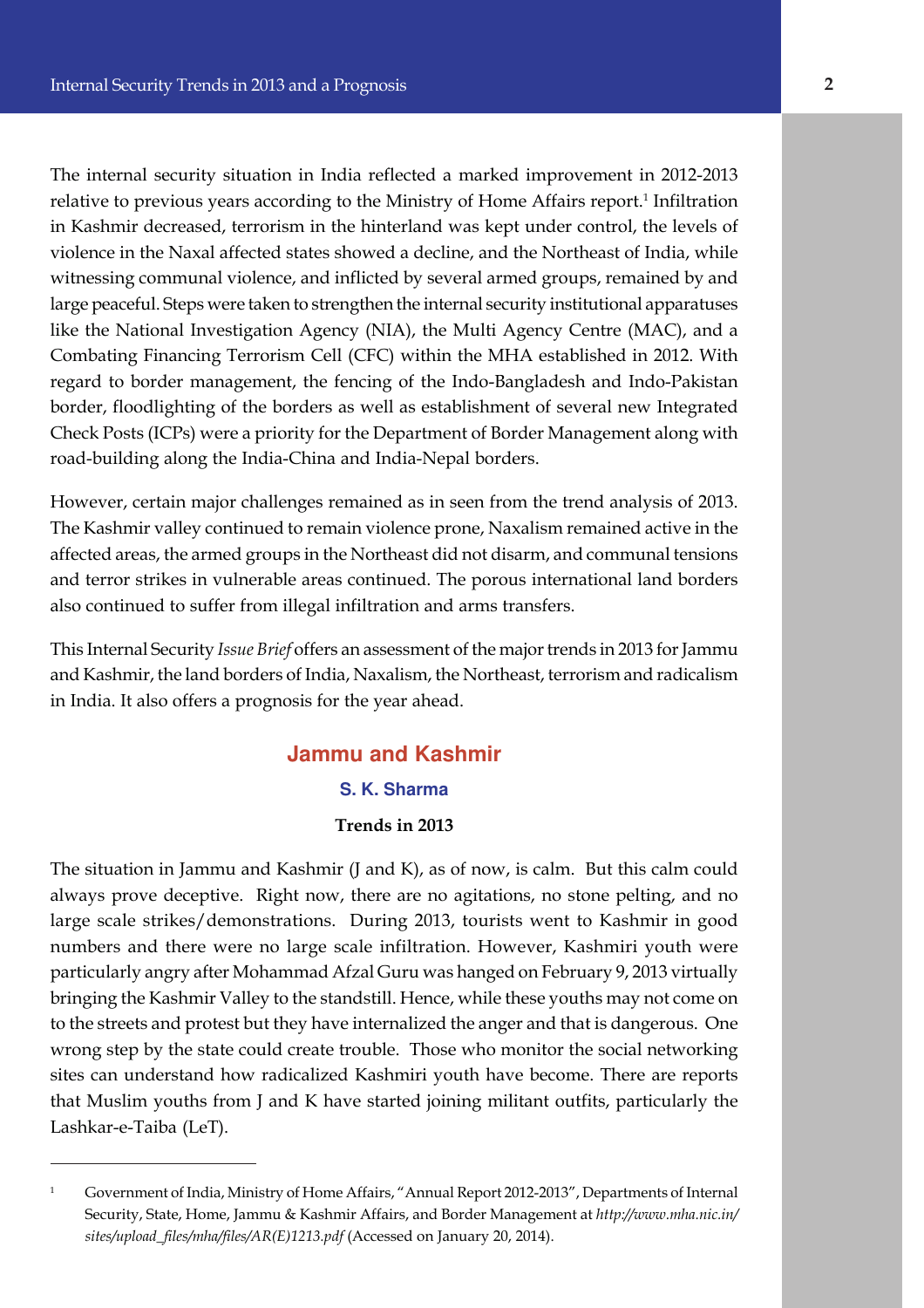Both the factions of Hurriyat continued to highlight the human rights violations by the security forces. The faction led by Mirwaiz Umar Farooq observed human rights week from December 5, 2013 during which its supporters organized seminars, exhibitions and documentaries showing how the Indian security forces are engaged in human rights abuses in Kashmir. Earlier, Al Umar Mujahideen chief who has been dormant for a few years made a call to observe October 27, 2013 as a Black Day in Kashmir. Similar calls were issued by both the factions of Hurriyat and Hizbul Mujahideen supremo Syed Salahuddin.

There were mixed reactions in the Valley on the meeting between the Prime Ministers of India and Pakistan on the sidelines of the United Nations General Assembly in September 2013. While hardliner Hurriyat leader Syed Ali Shah Geelani termed the meeting as a 'futile diplomatic move', Mirwaiz Umar Farooq led Hurriyat called it a "bold initiative". Jammu and Kashmir Liberation Front (JKLF) Chairman Yasin Malik said that there was need for sincere efforts in solving the Kashmir issue. He said that reiterating old stands and taking cosmetic measures could not be termed as negotiations. Later he questioned Pakistan about its role in India-Pakistan talks. He wanted to know what Pakistan has done when Kashmiris have been suffering since the last 60 years.

Four separate delegations led by Mirwaiz Umar Farooq, Syed Geelani, Yasin Malik and Dukhtarain Millat chief Asiya Andrabi met Sartaj Aziz, Adviser on Kashmir Affairs to Pakistan Prime Minister, Nawaz Sharif in New Delhi on November 10, 2013. During the meeting with Aziz, the Kashmiri leaders reportedly conveyed their stand that no readymade solution to Kashmir will be accepted and Kashmiri leadership must be taken on board as the principal party to the dispute. As is usual, Aziz reaffirmed that Pakistan will continue to support Kashmiris morally, diplomatically and politically till its final resolution.

In a dramatic turn of events in the beginning of year 2014, the Hurriyat led by Mirwaiz suffered another split as Democratic Freedom Party President Shabir Ahmad Shah, National Front Chairman Nayeem Ahmad Khan and Mahaz-e-Azadi chief Azam Inqalibi announced the formation of a third faction of the Hurriyat Conference, calling it the "Real Hurriyat". The split reportedly came after Mirwaiz had addressed a letter to the Convener of Hurriyat in Pakistan occupied Kashmir (PoK), Yousuf Naseem, asking him not to entertain these leaders as part of Hurriyat.

State assembly elections are due in J and K in October 2014. Peoples' Conference has decided to contest elections. It's Chairman Sajjad Gani Lone while admitting the role of militants in Kashmir said that people in Kashmir want a negotiated settlement. So far Hurriyat has not shown its willingness to join the election fray but a positive statement was made by one of the senior Hurriyat leader, Abdul Gani Bhat, saying that extremism does not play a positive role in the South Asian region as both India and Pakistan are in possession of nuclear weapons. While Congress and National Conference alliance is likely to continue, there are reports that Peoples Democratic Party (PDP) may join hands with BJP after the elections if the latter wins sizeable seats in Jammu region. People in Kashmir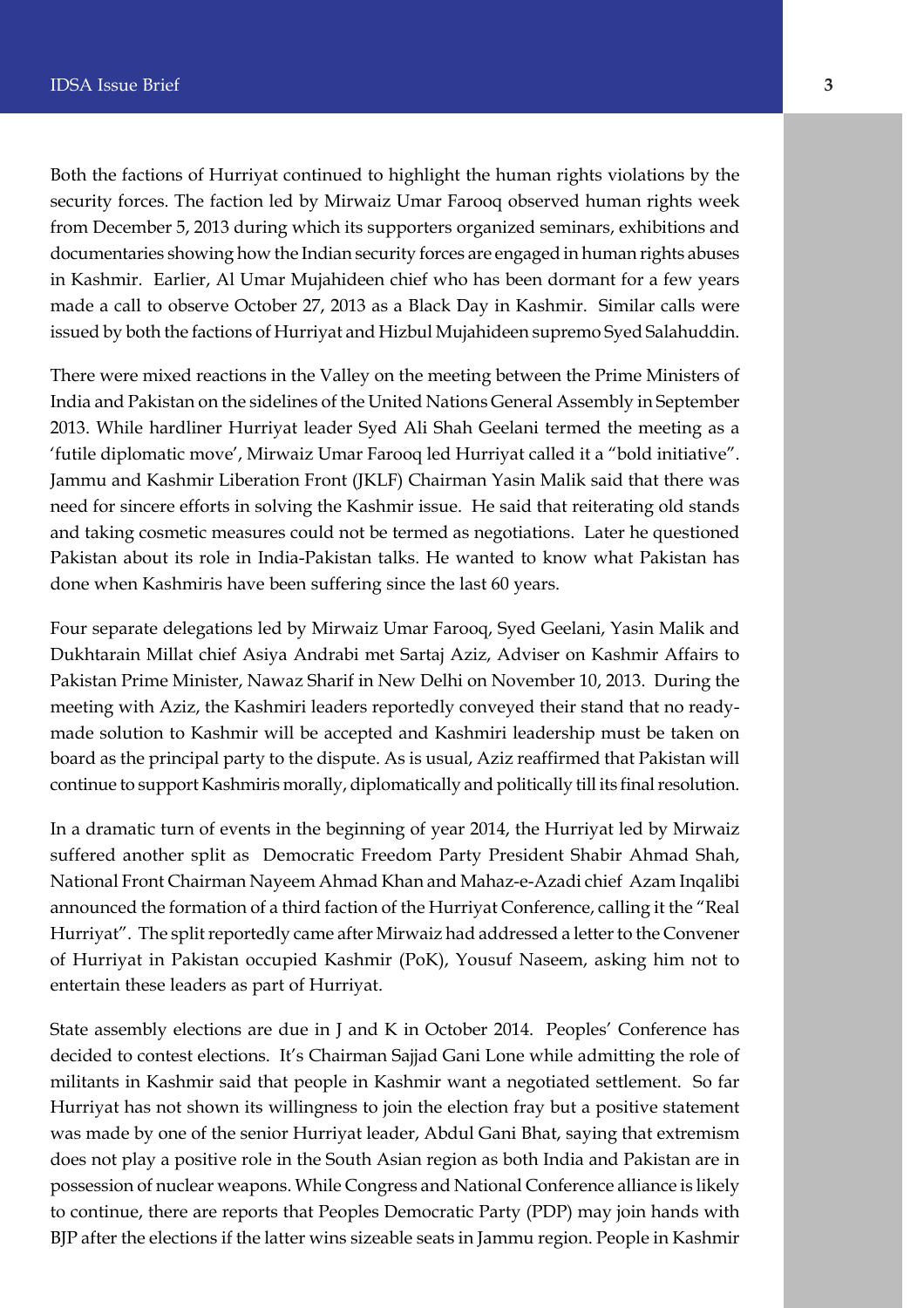are watching the victory of Aam Admi Party (AAP) in Delhi with great enthusiasm. The AAP has also started its membership drive in the state.

The year 2014 will throw up challenges for Kashmir with the withdrawal of U.S. forces from Afghanistan. The Taliban's continuing presence in south-east and eastern parts of Afghanistan and the alliances it has with the Haqqani Network and other terrorist groups in Pakistan pose a serious threat of increased radicalism in Pakistan with a consequent effect on India particularly in Kashmir. The Taliban and its allies can not only launch attacks in India or Indian interests in the region but also spearhead the growth of Salafism in the sub-continent. It may be mentioned that *Al Qaeda*, the Taliban as also Tehrik-e-Taliban Pakistan (TTP) have declared their intentions to target India. As the LeT has been closely being watched by the world community after the 26/11 attacks, it is likely that ISI may put Jaish-e-Mohammad (JeM) to activate jihad in Kashmir. JeM chief Mohammad Azhar who has been keeping a low profile, has been closely associated with *Al Qaeda* and Taliban. It is in this context the Army Chief, General Bikram Singh has justified the presence of Army personnel in the state on the grounds that there were reports warning of "spillover from Afghanistan in J&K in 2014 after the withdrawal of US troops." Moreover, 42 training camps including 25 in PoK are still active in Pakistan where 2500 militants belonging to LeT, JeM, HuJI and HM are undergoing training. As of now there are about 200 militants active in Kashmir. According to Director General of Police, J and K Ashok Prasad, these militants have started targeting security forces in the state as part of their changed strategy to increase the violence graph, which has witnessed steep decline in the last four years as only 130 militancy related incidents were reported in 2013.

## **Land borders Pushpita Das Trends in 2013**

Two contradictory trends were observed along the country's land borders in the year 2013. While on one hand incidences of cross-border firing, infiltrations attempts and intrusions had increased remarkably leading to tensions and insecurity, on the other, cross-border trade registered substantial upsurge both in terms of volume and value. 2013 also witnessed concrete institutional measures being put in place to reduce frictions along India's land borders as well as to boost cross-border trade.

As stated above, security situations along India-Pakistan border [both International Boundary (IB) in Jammu and the Line of Control (LoC)], the Line of Actual Control (LoAC) along India-China and India-Myanmar border deteriorated. Along the India-Pakistan border, there were 196 cases of ceasefire violations in 2013 as compared to 93 in 2012. Similarly, the IB recorded 149 cases of trans-border firing by Pakistani Rangers. The LoAC also remained tensed throughout the year with reports of frequent transgressions by the Peoples' Liberation Army (PLA) into Indian territory. One such transgression by the PLA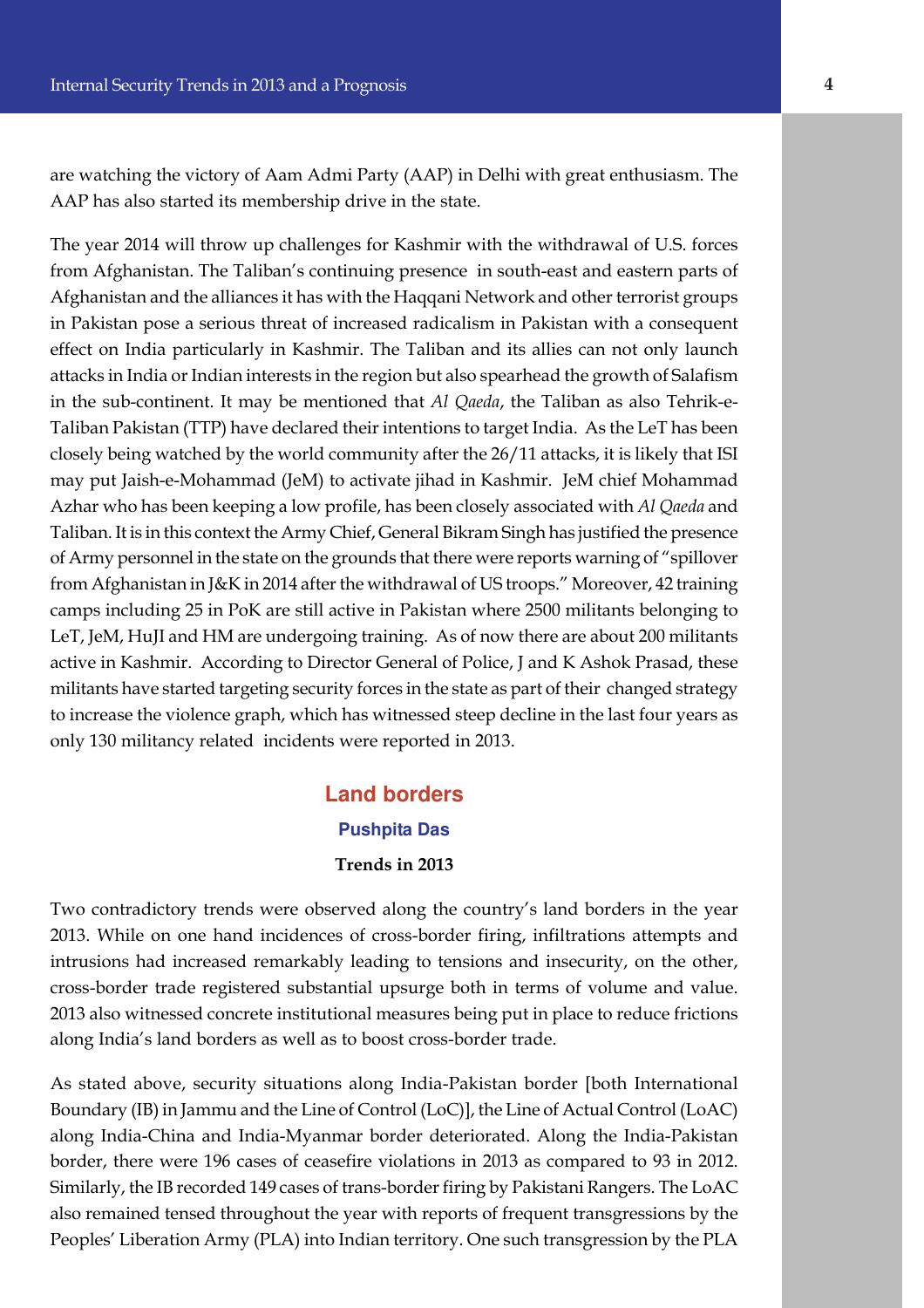in Depsang bulge area in Daulet Beg Oldie sector in April resulted in a 21 days standoff between the armies of the two countries. Even the hitherto 'peaceful' India-Myanmar border experienced moments of disturbances when in August 2013 Myanmar's army tried to set up camps inside Indian territory and local people protested against the construction of border fences in Manipur.

Given the frequent cross-border firings and intrusions, which created huge political and diplomatic unease between India and its neighbours, measures were taken to resolve these issues through interactions and dialogues. Thus, on October 23rd, India and China signed the Border Defence Cooperation Agreement (BDCA) to strengthen peace and stability at the border. The BDCA, *inter alia*, stipulates periodic meetings at various levels to ensure better flow of information and understandings among the border guarding forces of India and China. Similarly, the institutional mechanism of meeting of the Director Generals of Military Operations (DGsMOs) of India and Pakistan which had lain defunct for 15 years was revived and the DGsMOs of the two countries met on December 24<sup>th</sup> to discuss the issue of ceasefire violations along the LoC.

Despite tensions at the borders, cross-border trade-both border trade and overland normal trade registered impressive growth in 2013. The inclusion of 12 additional items to the import list in 2012 resulted in increased border trade across India-China border. While at Nathu La trade increased by 23 per cent, at Shipki La it registered a growth of 380 per cent with a total turnover of Rs. 5.33 crore. Similarly, efficient functioning of the integrated check posts (ICP) at Attari and the opening of the ICP at Agartala in November 2013 boosted overland trade between India-Pakistan and India-Bangladesh considerably. Buoyed by such encouraging trends, Meghalaya and Tripura proposed opening up of more border haats with Bangladesh.

On the flip side, smuggling of contraband such as cattle, drugs and narcotics have shown increasing trends across all the borders. For instances, along India-Bangladesh border contraband worth Rs. 16234 lakh was confiscated in 2013 compared to Rs. 10329 Lakhs in 2012. The corresponding figures for India-Nepal border were Rs. 10153 lakh and Rs. 3847 lakh respectively.

#### **Expected Trends in 2014**

- The LoC and the IB in Jammu will witness increasing attempts of infiltration by terrorists fuelled by the proposed withdrawal of American forces from Afghanistan and the expected diversion of Jihadis to Kashmir by Pakistan. As a result incidences of ceasefire violations along the LoC and IB will also rise in 2014. The effectiveness of the DGsMOs meetings which has been revived in 2013 will be severely tested under these circumstances.
- The LoAC will also continue to experience transgressions by the PLA, but these incidents might not result in prolonged standoffs between India and China as witnessed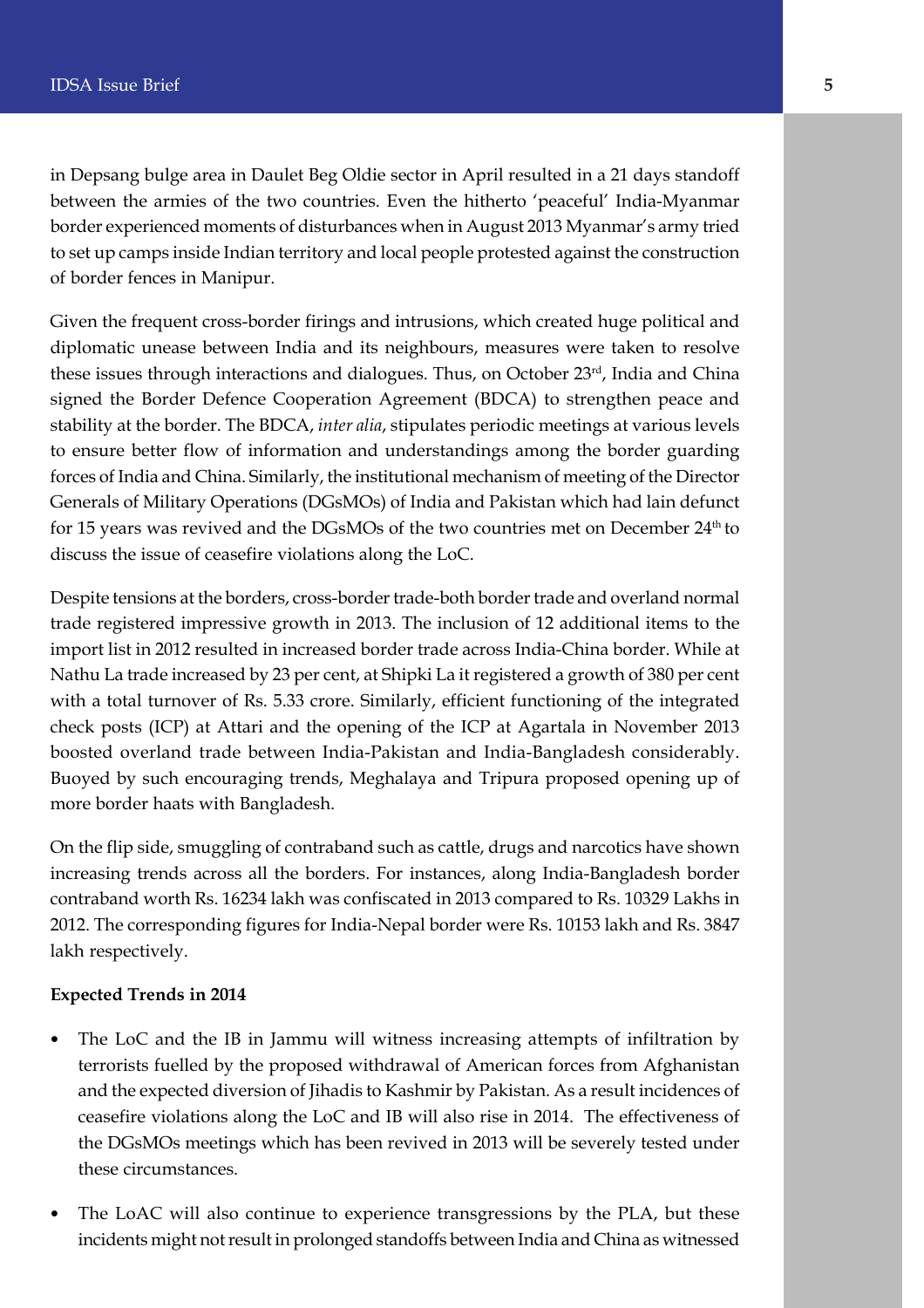in April 2013 because even though they cannot prevent transgressions, the mechanisms set up under the BACD are expected to resolve such issues at the local levels itself.

- With the Border Security Force (BSF) taking over the Myanmar border from the Assam Rifles, it is expected that security situation along this international border shall gradually improve in 2014.
- The construction of fences and roads along the India-Pakistan and India-Bangladesh borders will not be completed in 2014 as expected given that forest clearances and other issues continue to delay the implementation of these projects.
- Smuggling of contraband and trafficking of drugs, narcotics and arms will continue, but cases of seizures of contraband are expected to go up as well given the strengthening of border guarding along India-Nepal and India-Myanmar borders.
- Over land trade with Pakistan, Bangladesh and Nepal is expected to grow considerably in 2014 as new ICPs will be inaugurated and existing ones will continue to function efficiently. However, if the domestic political situation in Bangladesh deteriorates, it would have an adverse effect not only on the peace and tranquillity at the border but also on the bilateral trade.

#### **Naxalism**

#### **P. V. Ramana**

#### **Trends in 2013**

The year past (2013) has reported comparatively fewer fatalities in Naxalite violence than in the past three years (2010-2012), as the following table indicates.

| Parameter               | 2010 | 2011 | 2012 | 2013 |
|-------------------------|------|------|------|------|
| Incidents               | 2213 | 1760 | 1415 | 1076 |
| <b>Civilians Killed</b> | 720  | 469  | 301  | 267  |
| <b>SF Killed</b>        | 285  | 142  | 114  | 114  |
| <b>Naxals Killed</b>    | 172  | 99   | 74   | 99   |
| <b>Total Fatalities</b> | 1177 | 710  | 489  | 480  |

Note: Data for 2013 till December 15

*Source: Ministry of Home Affairs, New Delhi*

Thus the total number of fatalities has been 1177 in 2010, 710 in 2011, 489 in 2012 and 480 in 2013. This reduction in the violence profile could be attributed to two factors: increased security force (SF) operations and a tactical retreat by the Naxalites/Maoists. Besides, as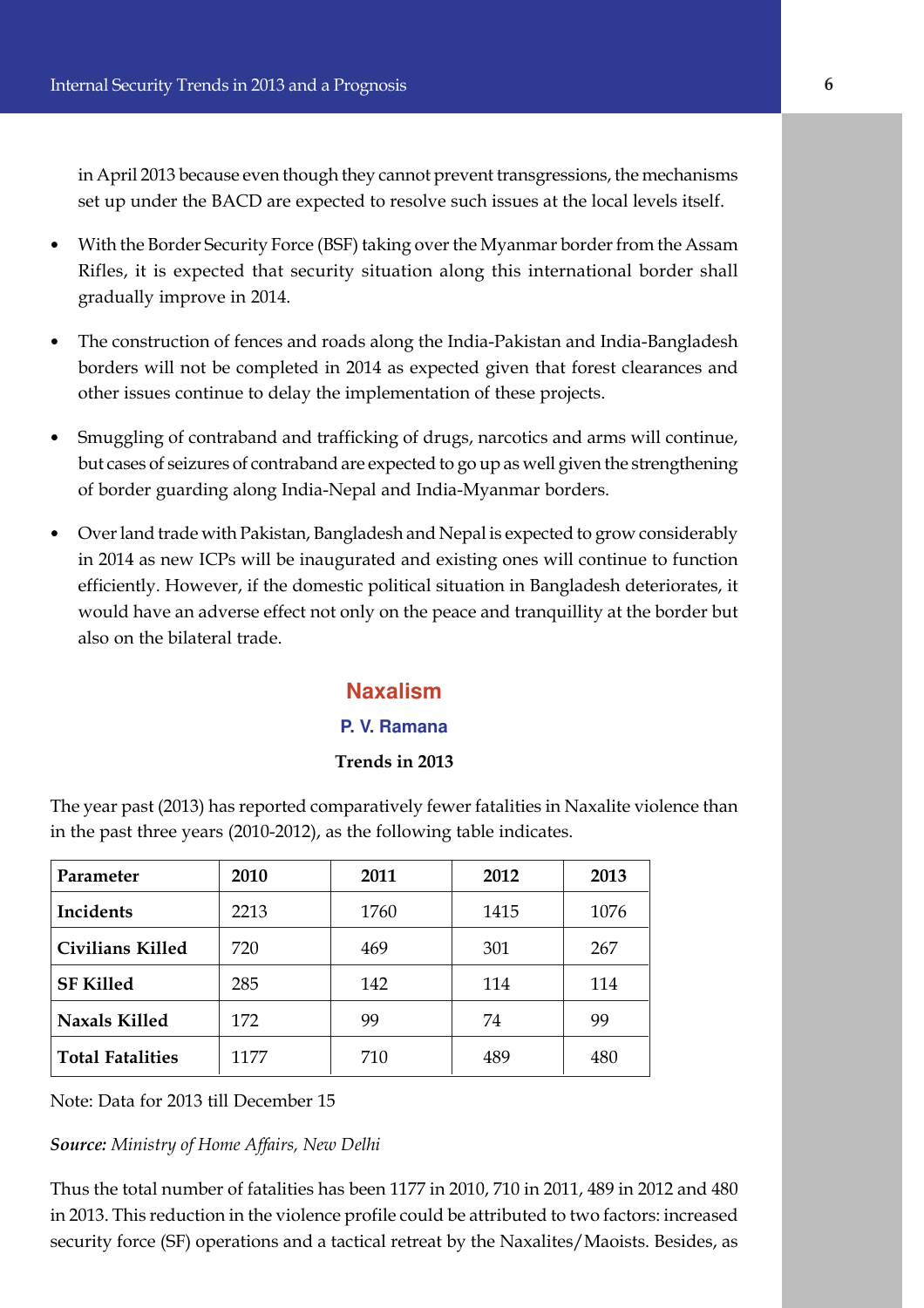the Prime Minister noted at the Annual Conference of Director Generals of Police, on November 23, 2013, the reduction in violence: "… is a result of the combined efforts of the Central and State Governments and is a really encouraging development. It is important that we don't let up on our efforts to root out the menace of naxalism and continue to build on our successes."

Significantly, elections to the Legislative Assembly of Chhattisgarh, the hot-bed of Maoist activities, were conducted rather peacefully and successfully with stray incidents of violence. The polling percentage, too, was quite high. In this context the Prime Minister said: [it] clearly underlines the faith of the local population in processes of our functioning democracy."

There have been continued efforts by the Maoists to expand their urban presence and network. For instance, Prashant Rahi, an Electrical Engineer by training, and Hem Mishra, a former student, were arrested in September and August, respectively, in the year past, by Gadchiroli Police, Mahrashtra, for allegedly functioning as couriers between the Maoists and their urban front-men. The police, according to media reports, claimed that "the [two] were involved in expanding Maoists' urban base".

Responding to a question in the Lok Sabha, on August 13, 2013, the Minister of State for Home Affairs maintained that the Maoists said: "… the 'front organizations' of the banned CPI (Maoist) party as well as organizations sympathetic to the said outfit have been supporting the cause of the workers employed in factories. Their objective is essentially to exploit the situation to gain a foot-hold among the working class… Briefly stated, the strategy for urban areas of the country includes mobilization and organization of the working classes, building a united front of classes similarly placed to the working classes and military tactics involving sabotage actions and select assassinations by 'action teams'." He, however, went on to add: "till now, they have failed to make any significant headway in the urban areas of India".

Further, a number of Maoist front organizations are reported to be active in various parts of the country, especially in towns and cities (urban areas). Thus according to a media report of October 7, 2013, the government has identified 128 front organizations. The media report further added that "17 such organizations [are] operating in Jharkhand, 13 in Andhra Pradesh, 12 in Karnataka, 10 each in Bihar and Odisha, nine each in Delhi, Maharashtra and [West] Bengal, eight in Haryana, six in Chhattisgarh, four each in Karnataka and Tamil Nadu and six in Gujarat."

A significant development towards the end of the year was the surrender of Gumudavelli Venkata Krishna Prasad @ Gudsa Usendi, a native of Warangal district, Andhra Pradesh, who was the spokesperson of the fiercest guerrilla zone of the Maoists, the Dandakaranya Special Zone (DKSZ). He carried a reward of Rs 20 lakh.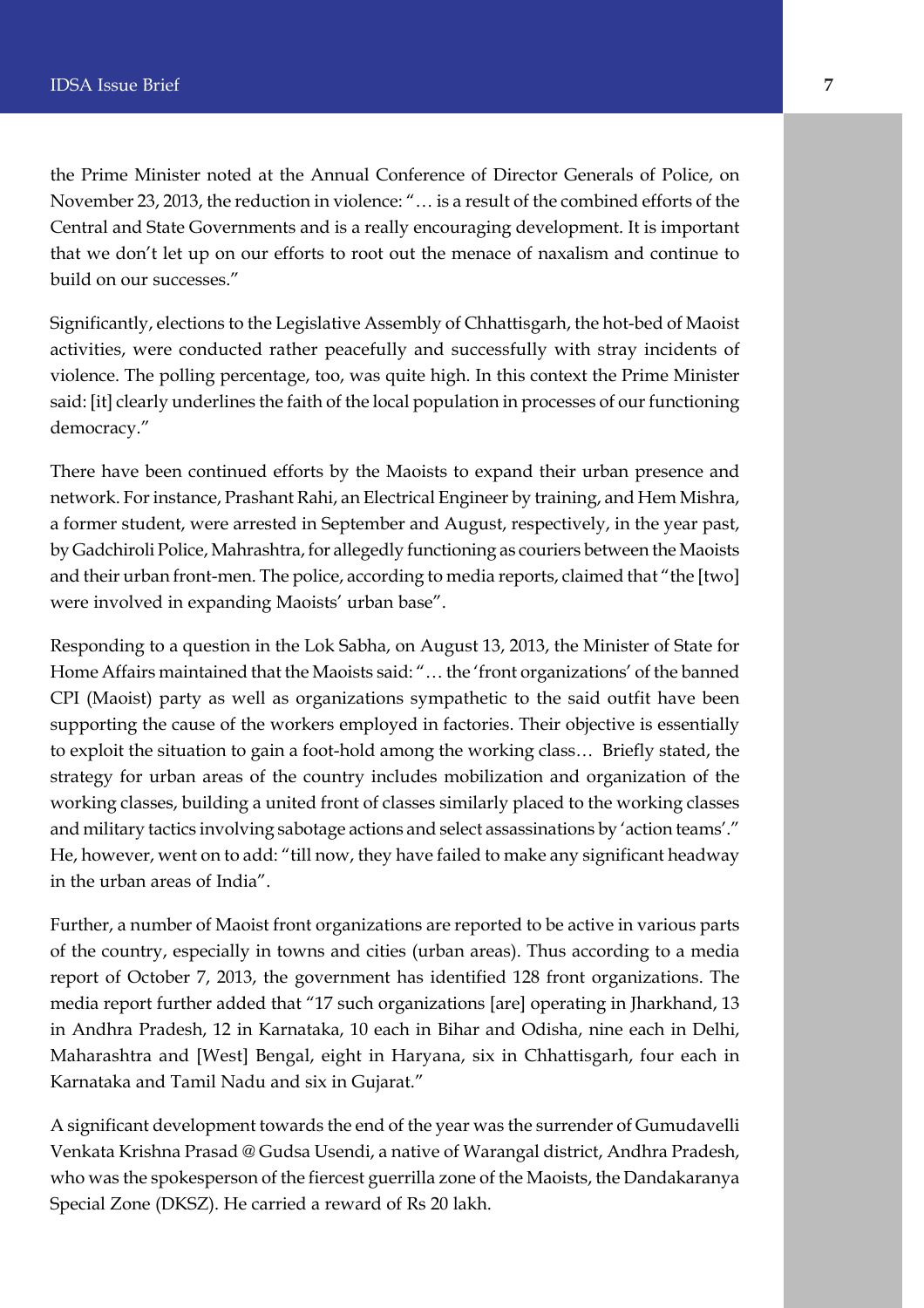As the General Elections to the Lok Sabha draw closer in 2014, the Maoists might possibly escalate violence and might execute some spectacular action because it would give them publicity, as they have done in the past. The determination of the various State governments and of the Union government would play a significant role in addressing the Maoist challenge. The security forces would need to not let their guard down in fighting the Maoists. At the same time, as the Prime Minister noted on November 23, 2013: "we also have to improve the quality of governance and the pace of development in the naxalaffected areas. I would also like to emphasize here the need to maintain the centrality of the local police forces in any anti-naxal operation and the need to sensitize the security forces being inducted into any of the naxal-affected areas to the socio-cultural practices of the local people."

### **Northeast India Namrata Goswami Trends in 2013**

Located in the cusp of Bangladesh, Bhutan, China and Myanmar and home to various ethnic communities, Northeast India is one of the most panoramic and strategic landscape of India. The significance of this region has only grown over the years with its land linkages to Southeast Asia, and the 1, 080 km disputed border that it shares with China.

The year 2013 witnessed some significant developments in this region, which had both regional and strategic implications.

**China-India Border Dispute and Arunachal Pradesh:** China claims the northeastern state of Arunachal Pradesh as its territory. There are two aspects to this claim. The first is directly connected to the issue of the Tawang monastery which being the second most important monastery has resonance for China's legitimacy over Tibet. The second is the issue of diverting the river Brahmaputra (Yarlung Tsangpo in Tibet), which would stress the people of Northeast India who depend on this river for transport and other livelihood issues. Intrusions by China across the Line of Actual Control (LAC) in Arunachal Pradesh were reported in 2013. In October 2013, a Border Defence Cooperation Agreement (BDCA) was signed between China and India during the visit of Prime Minister Manmohan Singh to China.<sup>2</sup> Both sides agreed to refrain from military offensives at the border and share information on military exercises near the LAC through regular border personnel meetings. It however remains to be seen whether the BDCA would put a stop to intrusions in 2014 given the differing perceptions of the LAC.

<sup>2</sup> "Border Defence Cooperation Agreement between India and China", Beijing, October 23, 2013 at *http://pmindia.gov.in/press-details.php?nodeid=1726* (Accessed on November 26, 2013).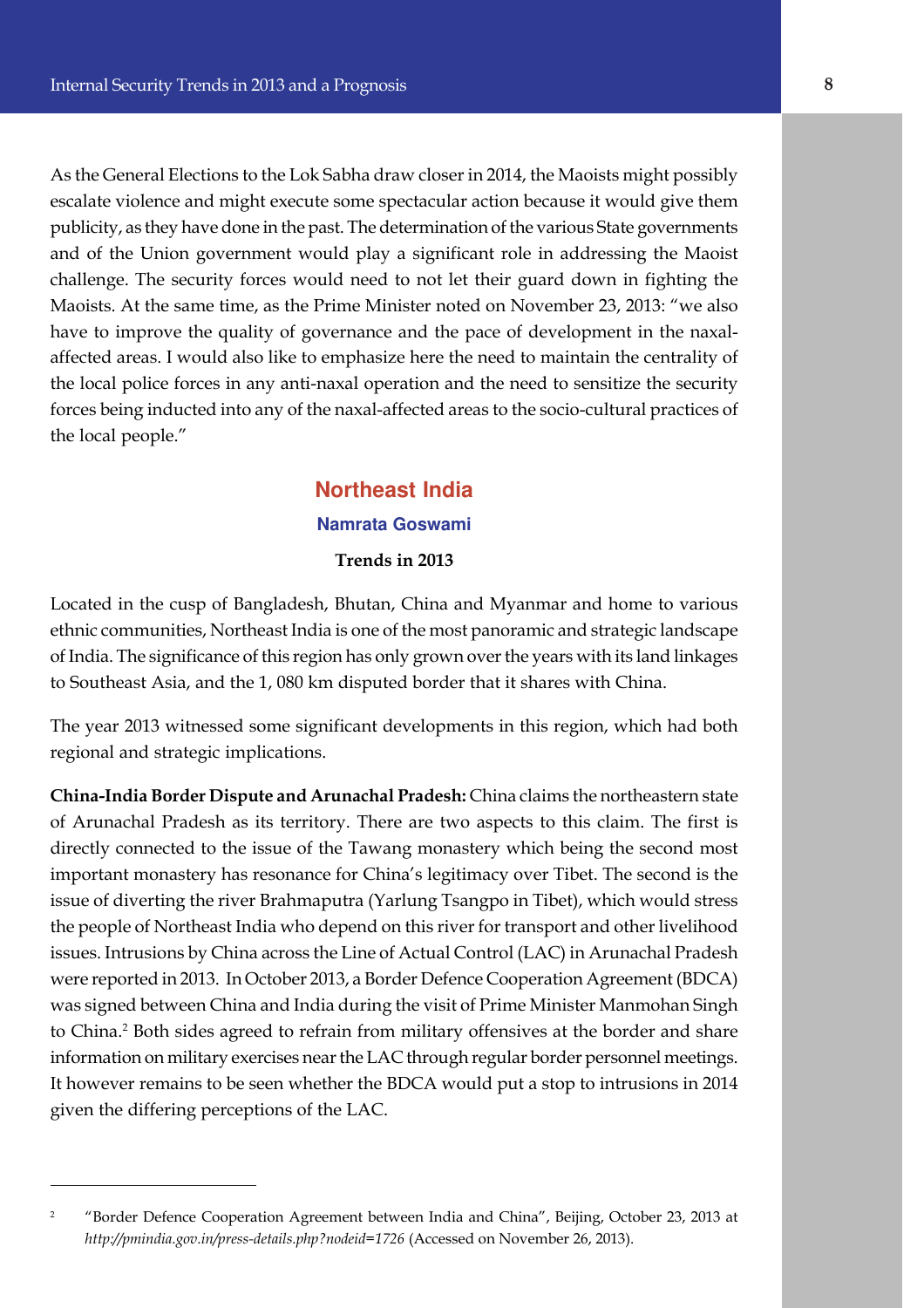**Assam:** Talks were held between the Union and Assam governments and the United Liberation Front of Asom (ULFA) in 2013 in which the Union government agreed to address one of the core demands of the outfit, namely the granting of Scheduled Tribe (ST) status to five communities in Assam: Moran, Motok, Chutia, Koch-Rajbongshi and Tai-Ahom. ST status guarantees land rights and reserved seats in the Assam state assembly to these communities. Two other issues that the peace talks generated was the granting of work permits to Bangladeshi immigrants settled in Assam, as well as not granting citizenship to their children by birth. These issues have political and social resonance in Assam as the issue of illegal Bangladeshi migration into Assam is a thorny issue for the state. However, 2013 also witnessed voices raised against the ULFA by the Terror Victim's Forum (TVF), an organization that showcases the plight of victims of the insurgency. The TVF does not support general amnesty for the ULFA, culpable in crimes that killed their family members. Instead, they want the leaders and cadres to be tried in court and duly punished under the law. 2013 also reflected a growing discontentment within the pro-talk ULFA with middle rung leaders and cadres accusing Rajkhowa of failing to keep the peace talks with the government transparent. This includes leaders of the 28<sup>th</sup> battalion who have expressed unhappiness with the secrecy maintained by Rajkhowa and the Central Committee about the peace talks with the state. There is also growing demand to extradite Anup Chetia from Bangladesh. The other significant obstacle that the peace talks faced in 2013 was the non-involvement of Paresh Barua and the anti-talk faction of the outfit despite Assam Governor J B Patnaik stating in September 2013 that Paresh Barua should come for talks. This issue will continue to limit the effectiveness and legitimacy of the talks in 2014.

The Assam-Nagaland border remained tensed in 2013 due to the violent altercations between the ethnic communities living at the border villages. December 2013 witnessed clashes between the Rengma Nagas and the Karbis after 9 decomposed bodies of Karbi men were found near Dimapur, one of whom was a Karbi student leader. The cycle of retaliatory violence appeared to be provoked by the targeting of the Rengma Nagas by Karbi militants in Karbi Anglong district. This is a negative development between two communities that have lived together for decades without violence. This episode will now become a part of ethnic historical memory and could cause more tensions in 2014 unless there is a community approach developed to talk to each other.

**Manipur:** Manipur continued to remain violence affected in 2013. In order to address this issue, Memorandum of Understandings (MoUs) was signed between the Manipur state government and three militant groups: Kangleipak Communist Party-Nongdreinkhomba (KCP-N), Kuki National Liberation Front (KNLF) and the Kuki Revolutionary Party (KRP). By signing the MoUs, the three armed groups agreed to give up arms and start peace talks on September 9, 2013. The MoUs were however limited to these three groups and dominant armed groups in Manipur especially the United National Liberation Front of Manipur (UNLF), the People's Revolutionary Party of Kangleipak (PREPAK), the People's Liberation Army of Manipur (PLA) and its political wing, the Revolutionary People's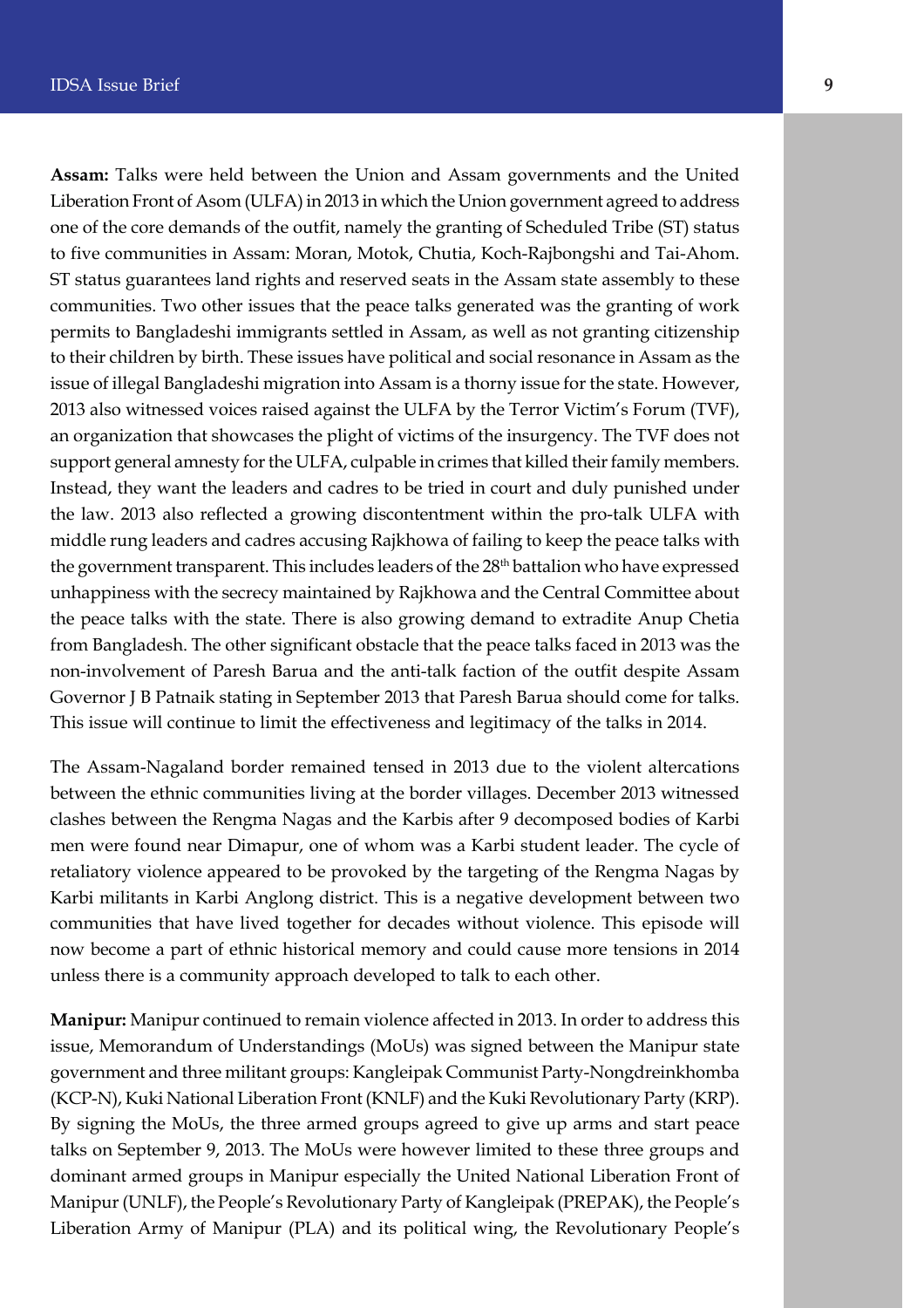Front (RPF) were not a part of the process. Violent differences continued between the National Socialist Council of *Nagalim* led by Isak Chisi Sw—NSCN (IM) and the Meitei armed groups, with little meeting ground. The differences between the armed groups, as well as the inability of state forces to incentivize the three dominant Meitei armed groups to come for peace talks will continue to result in violence in Manipur in 2014.

**Nagaland:** Peace talks between the NSCN (IM) and the Union government continued in 2013. However, an increasing trend was the growing anger of local Naga populations at the extortion networks ran by the armed groups in Nagaland resulting in a refusal to pay. This saw coercive methods employed by the NSCN (IM), in which two Sumi Naga women were allegedly molested, resulting in the powerful Sumi Hoho cutting off ties with the NSCN (IM). This trend will continue in 2014 only vindicating the fact that state law enforcement agencies need to get their act together and ensure that such extortion networks cannot function with impunity.

**Look East Policy:** India's look east policy and the importance of Northeast got a booster in 2013 when representatives from Southeast Asian nations participated in a two day North East business summit in Dibrugarh in November 2013. The High Commissioner of Brunei, Darussalam and chairman of the Association of South East Asian Nations (ASEAN) Dato Paduka Haji Sidek Ali,) stated in his valedictory address that only connectivity and easy access to markets and investments could bolster the trade and commerce activities in the Northeast. The summit addressed issues of agriculture, management and tourism in which Northeast and ASEAN could successfully collaborate. Land connectivity through Myanmar was stressed and the political reform and re-entry of the United States into Myanmar significantly alters the strategic landscape for Northeast India given the proximity of China to this region and the geo-political competition for influence that the US and China are involved in. This trend towards opening up, speedy development of the tri-lateral highway, and higher levels of trade with continue in 2014. One however has to be mindful of the armed ethnic conflicts in Myanmar, the flow of drugs and arms from there to Northeast India, and the closeness of China to some of the Myanmar armed groups, in order to get a deeper strategic sense of how the opening up may have dual consequences for Northeast, both positive and negative. Enhancing the positives and mitigating the negatives will remain a challenge for India in 2014.

# **Terrorism and Radicalisation in India Anshuman Behera**

#### **Trends in 2013**

A number of trends were witnessed so far terrorism and radicalisation in India are concerned in 2013. Most of the terror strikes in 2013 were carried out by Indian Mujahideen (IM). IM is considered to be the most lethal and one of the biggest threats to the internal security of India. In 2013, the law enforcement agencies were successful in arresting a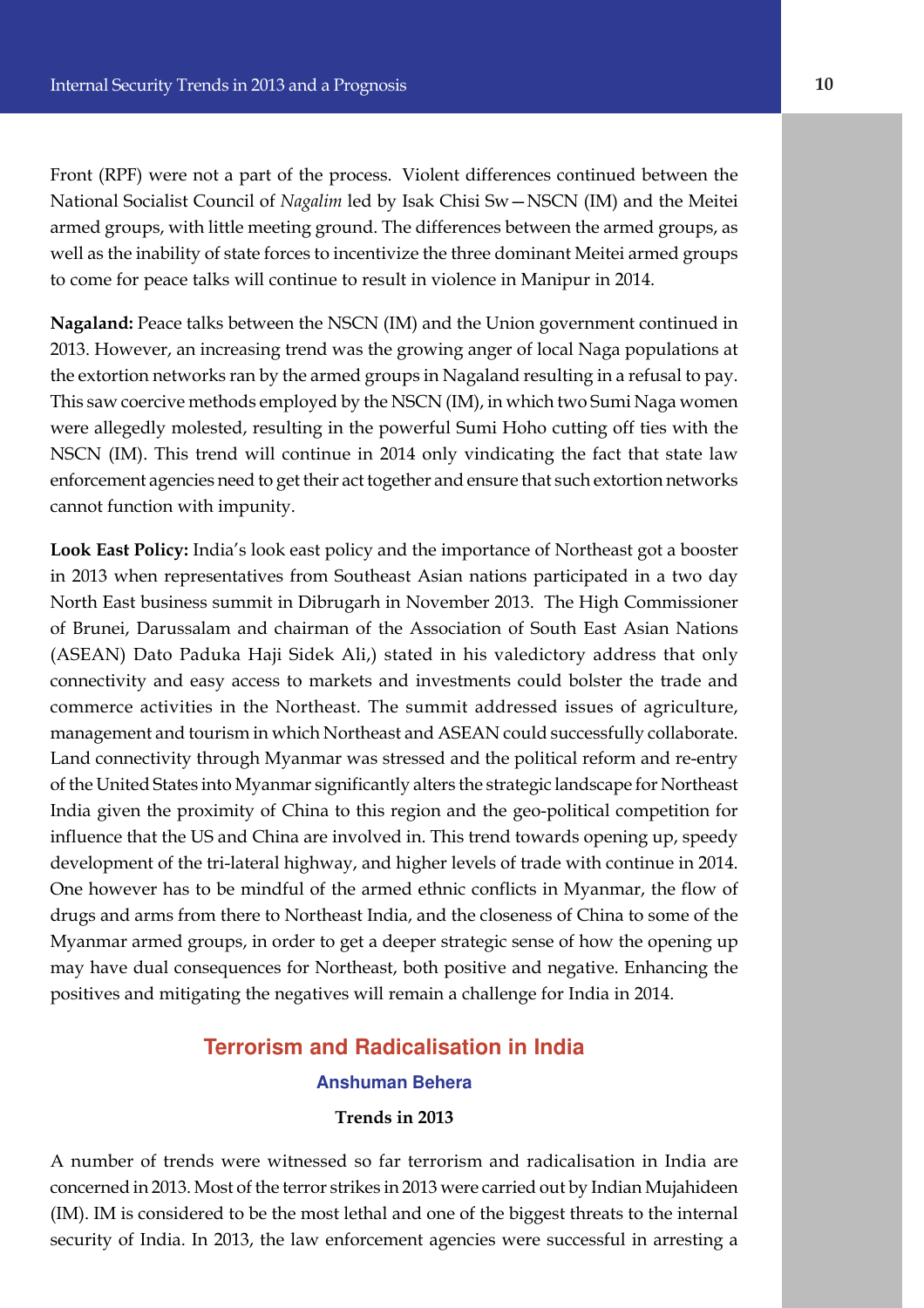number of terrorists and there was a sign of international cooperation in regard to counterterrorism measures of India. Growing communal violence incidents in some parts of India remained a major challenge to the internal security. Taking these developments into consideration, some of the important trends in 2013 are as follows:

Rise of terror attacks was one of the major trends in 2013. These attacks were mostly carried out by IM. The important attacks included: a bomb blast at Dilsukhnagar area of Hyderabad on February 21, 2013 which killed 17 people and injured over 30 people; a series of bomb blasts in Patna, Bihar during a political rally on October 27, 2013; a series of bomb blasts inside a Buddhist temple in Bodh Gaya, Bihar on July 7, 2013 and a bomb blast outside the office of Bharatiya Janata Party (BJP) on April 17, 2013.

Home grown terror outfits like IM showed its ideological inclination towards global and larger jihadi projects. A series of bomb blast that the IM engineered inside a Buddhist Temple in Bodh Gaya was in retaliation to the 'atrocities' against the Muslims in Myanmar. This was an act of showing solidarity with the Muslims in Myanmar. There are reports indicating that the IM developed links with larger terror outfits such as Lashkar-e-Taiba (LeT), Inter- Services Intelligence (ISI), Harkat-ul-Jihad-al Islami Bangladesh (HuJI-B) and some other insurgent groups like the People's Liberation Army of Manipur. Apart from its links with other terror groups, the IM also received substantial support from some constituencies in foreign countries such as Pakistan, Nepal, Bangladesh, Saudi Arabia and United Arab Emirates (UAE).

Rise in Recruitment and radicalisation of youth was witnessed in 2013. Reports indicated that the terror outfits like IM were on a recruitment spree of Muslim youths to join them. The IM developed a number of modules to carry out its terror activities. Some of the important modules responsible for terror strikes in 2013 were Darbhanga module, Ranchi module and Kerala module.

Apart from terror activities, rise of communal violence was one of the major trends in 2013. Communal violence incidents between the Hindus and Muslims in Kishtwar, Jammu (July-August 2013), and in Muzaffarnagar (August-December 2013) were important to mention. These communal incidents have the potential to polarize the society, ultimately leading to radicalisation and furthering violence.

So far the counter-terrorism measures of the Government are concerned following trends are important to mention.

One of the major trends regarding counter-terrorism measures is better coordination among the security agencies. In 2013 the National Investigation Agency (NIA) and various security establishments had been able to arrest over a dozen terrorists who included some of the important kingpins such as Yasin Bhatkal and Asadullah Akhtar of IM on August 28, and Abdul Karim Tunda of LeT on August 17. Effective and positive cooperation from foreign countries was one of the major factors for the above mentioned arrests. Support from